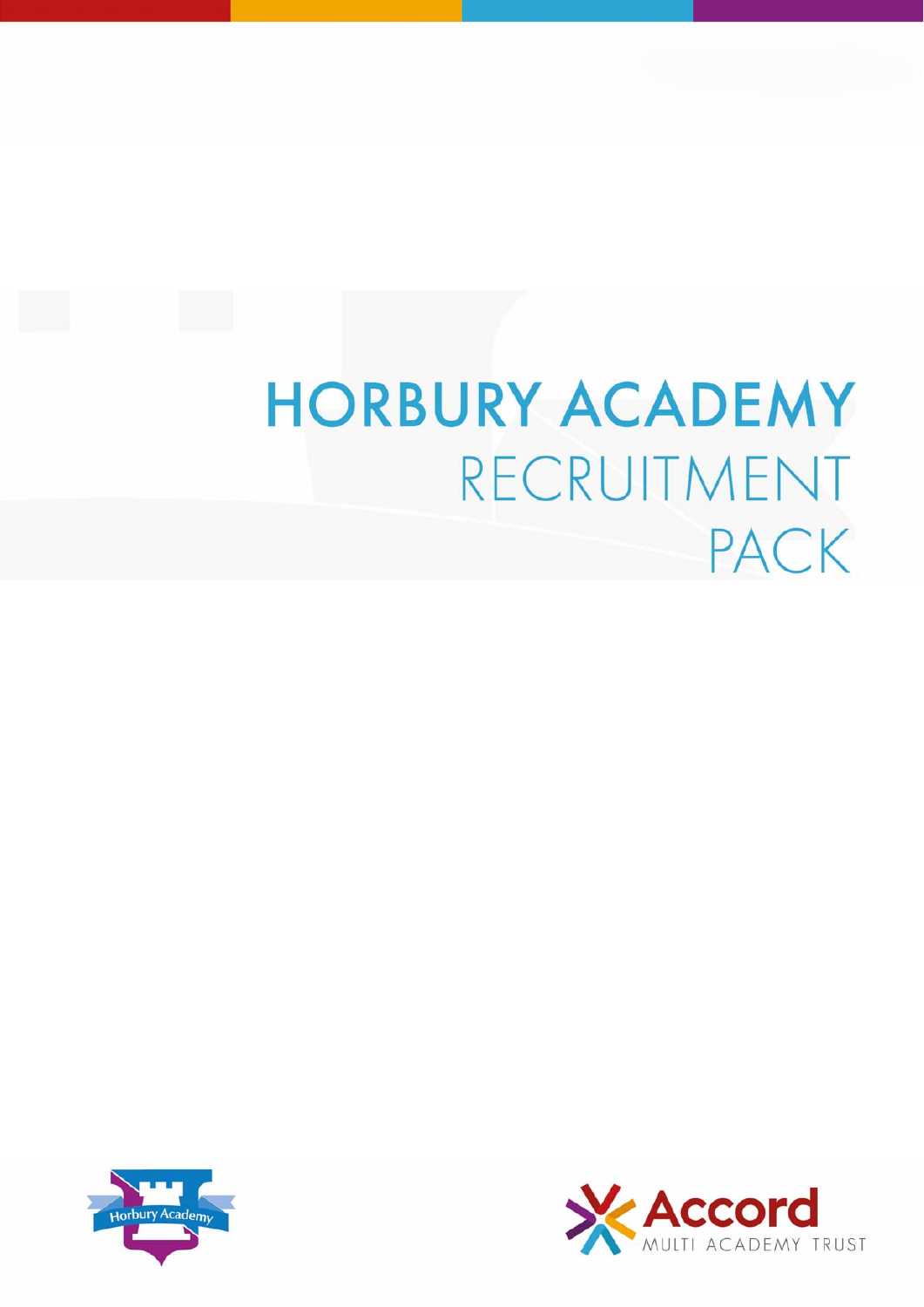

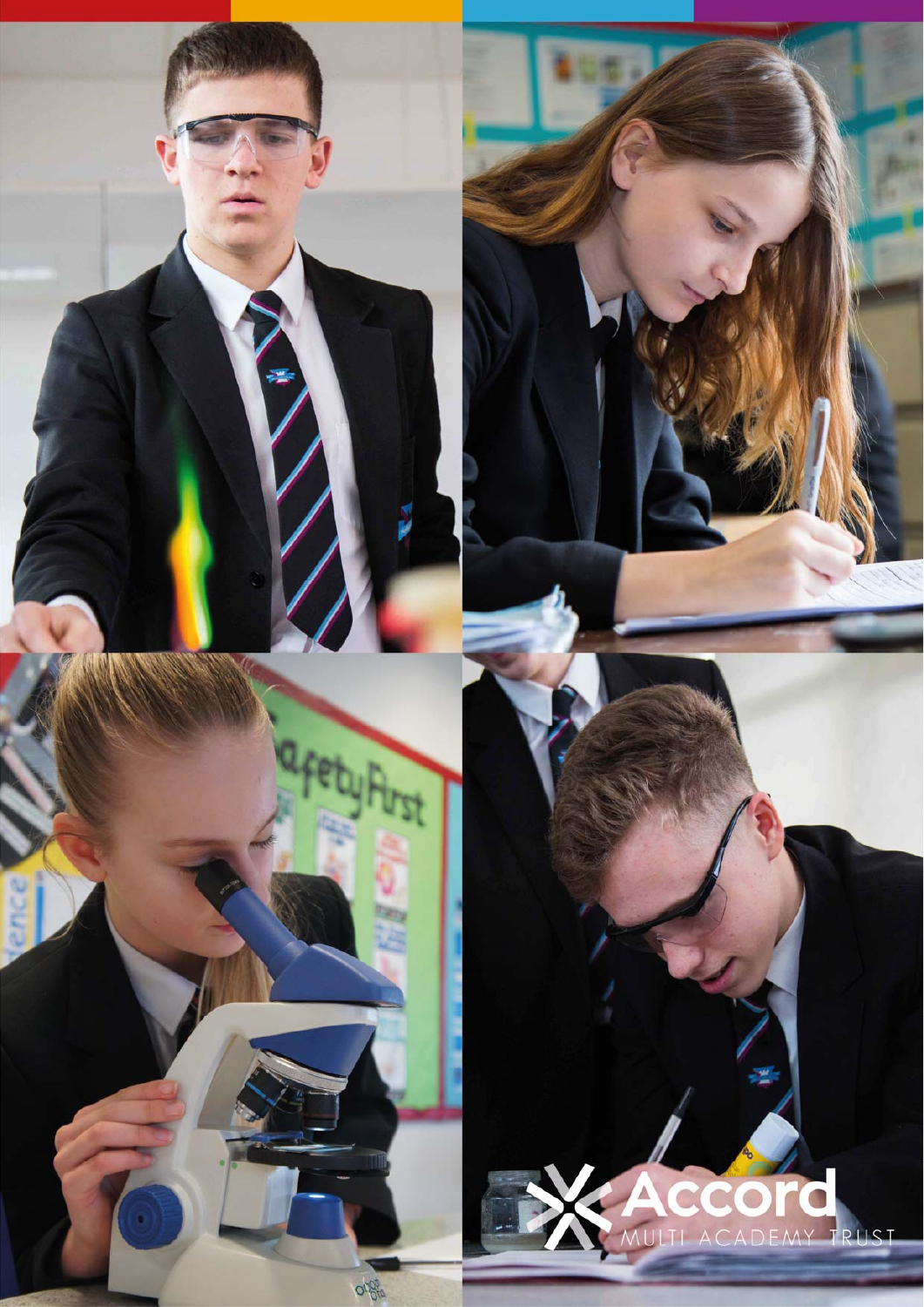### DEAR APPLICANT

Thank you for your interest in Horbury Academy. We hope that the information contained within this pack will help you decide if you have the right qualities, skills and experience to apply for our vacancy.

I have enormous pleasure in inviting you to consider joining Horbury Academy and join a team of staff committed to the pursuit of excellence.

We are keen to appoint individuals who have vision and creativity but above all else an unrelenting commitment to high expectations and inclusivity.

We believe that outstanding staff, not only teaching staff but support staff as well, are the key to our success. We see all staff, as key members of our team. We are looking to appoint someone who recognises the importance of their contribution to our learning community.

We understand that partnership and collaboration is an important aspect to the on‐going development of schools and academies and with this in mind, we work alongside Ossett Academy & Accord Sixth Form, Horbury Primary Academy and Middlestown Primary Academy as part of the Accord Multi Academy Trust. We feel this is both exciting and enriching for the Academy and all staff and pupils.

The vision of our partnership is that the Accord Multi Academy Trust will enhance both our practice and knowledge of learning across primary and secondary education, whilst also providing access for pupils and staff to an even better range of opportunities in order to achieve excellence.

Horbury is a happy Academy and we are keen to appoint like minded individuals who have a positive outlook, a "can do" attitude to all aspects of their role; and colleagues who enrich the lives of learners and ensure they are always at the centre of their thinking.

I am extremely proud to lead Horbury Academy and to work alongside such a talented body of students and staff, who are fully committed to working as a team. If you feel that you have the vision, drive and energy to support and contribute to the Academy's further continued improvement, then we would be delighted to hear from you.

**Nicola Walker**

Principal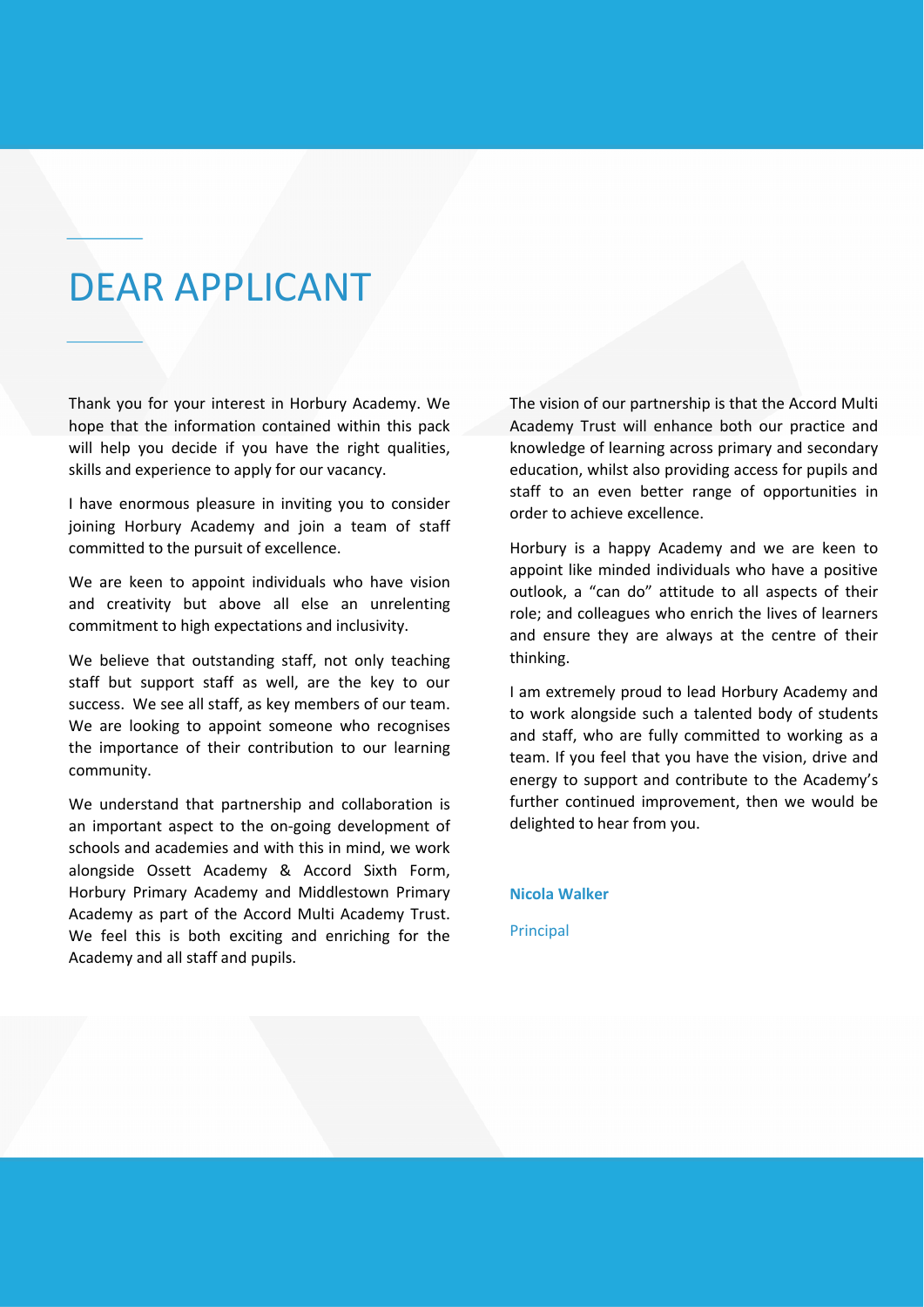

# WHY HORBURY?

- Horbury Academy is a mixed, 11‐16 academy, situated on the outskirts of Wakefield.
- We are immensely proud of our academy, staff and students and strongly believe that all students are entitled to experience the full breadth of education; reflected through our curriculum model that encourages learners to study a broad range of subjects.
- From securing academic success to securing success in extra-curricular activity, our staff are fully committed to ensuring that all pupils make the most of their time at Horbury Academy.
- Alongside our extensive curricular and extra‐ curricular offer, we provide excellent pastoral care for our students; tailored to their individual needs.
- We work in partnership with parents and carers to ensure that our pupils feel fully supported during their time at the academy, allowing them to achieve their very best.
- Visitors frequently comment on our calm, supportive and friendly atmosphere.
- Our environment and academy building is purpose built, under one roof, allowing for a unique community and supportive feel.
- The Academy has very strong links with the local community in Horbury.
- Our facilities are used during the Academy day and outside of Academy hours by a wide range of community partners including Horbury Churches Together, Horbury Brownies and Guides, Horbury Spice Dancers, Ossett Town Juniors, Pageant Players, Phoenix Netball and Horbury & Ossett Music Centre to name but a few.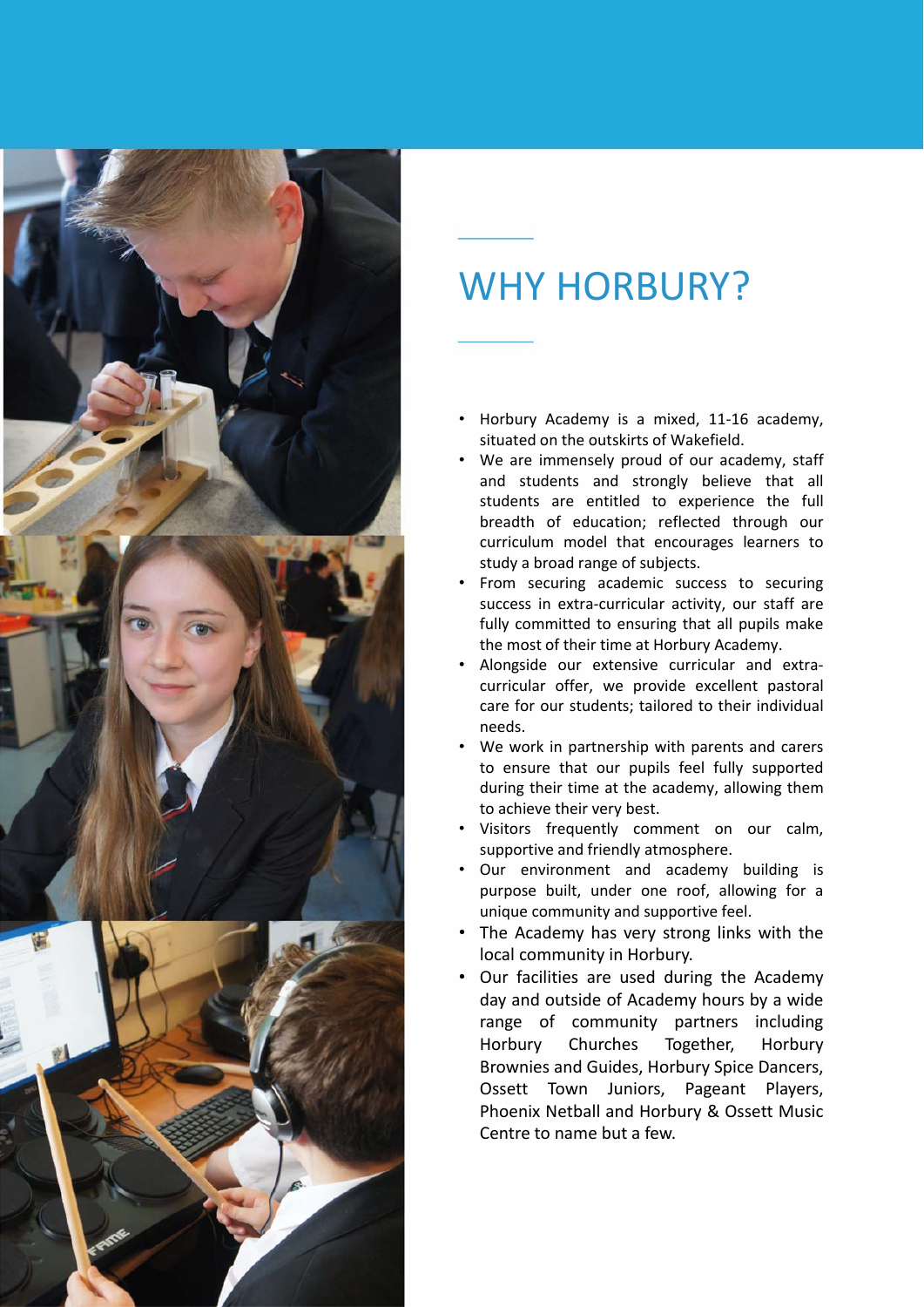

# ABOUT THE TRUST

The Accord Multi Academy Trust is an educational charity established in September 2016 that is currently made up of four academies who were the founding members of the Trust. In September 2016 Horbury Academy and Ossett Academy & Sixth Form College came together, moving away from their stand‐alone Trust status and were joined in December 2016 by Horbury Primary Academy and Middlestown Primary Academy.

The overarching vision for the Trust is to work in one 'Accord – celebrating the differences of each academy through strong collaboration in order to inspire all members of our learning community to be the best that they can be.' Our academies work on the following key principles:

- Ambitious for our young people and staff;
- Creating a positive climate and an ethos for learning and success;
- Collaborative to secure the best possible learning experiences for young people and staff;
- Opening doors for parents, carers and the community and being fully inclusive;
- Resilient in order to develop in young people and staff a mind‐set for success;
- Dynamic and reflective learning communities.

Our vision and key principles are underpinned by the highest expectations on what every child can achieve regardless of their context or starting point.

Having consolidated our position as a Multi Academy Trust, we are now at a point where we are looking to build on our existing central structures to sustain our improvement to date, but also to ensure that we have the strong educational capacity necessary to welcome more academies to join the Trust. This particular post is therefore a very important feature of our planned growth and development and aspiration to provide a world class education for all young people within our community.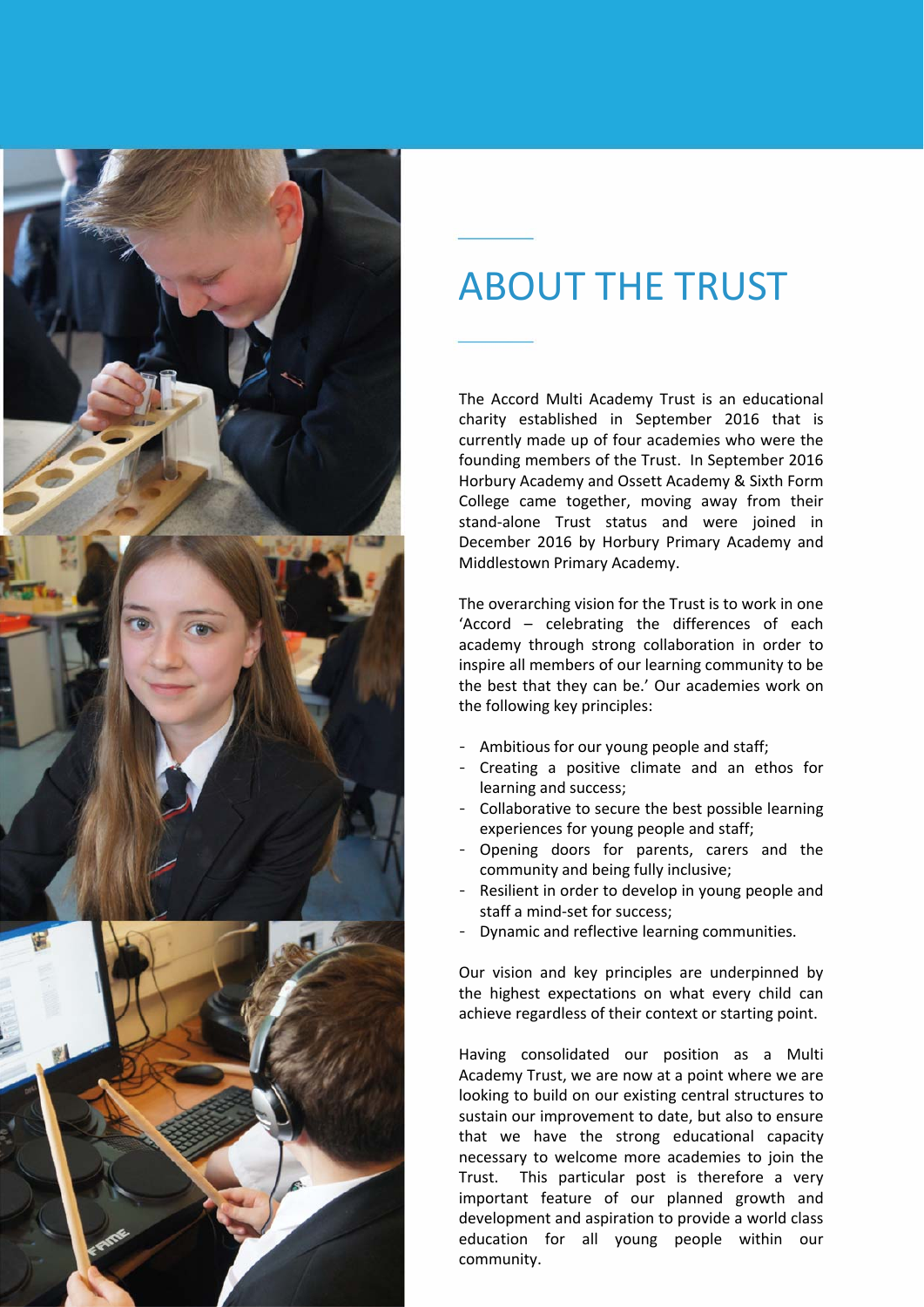## WHY WORK FOR HORBURY ACADEMY AND ACCORD MAT?

The Accord Multi Academy Trust is a Wakefield based Trust; all four academies in the Trust are closely located to one another which lends itself to many opportunities to work closely and collaboratively. All academies are within a three mile radius of one another and can be found a short drive off junction 40 of the M1.

At Accord we are committed to providing world class education for all young people within our community and as such we recognise the pivotal role that our staff play in this respect.

The Trust places at the heart of its development a commitment to high quality professional development for all staff who join the Trust. We understand that by investing in our staff we will create an organisation with a shared vision and values that will transform education for young people.

The Trust is strongly committed to fostering a positive and healthy working environment with wellbeing and workload management at the forefront of all decision making.

Across the Trust there are a number of opportunities for staff to come together outside of their normal working day in a social or other activity capacity. The Trust and individual academies organise regular staff social events, craft workshops, a staff choir; sporting groups currently include a running club, and weekly staff netball and football matches.

"

*"Joining Accord this academic year has given me a great opportunity to advance my career in a direction I am truly passionate about. Leaders are given the freedom to innovate and trusted to make decisions that will have a positive impact on pupils. I am certain joining Accord was the right choice for me and my career."*

**Dan** Director of **Mathematics**  *"Working for Accord provides opportunities to work closely with the wider Trust to develop your skills and knowledge and build positive working relationships. I was a School Business Manager at Middlestown Primary when the school joined the Trust in 2016; the support and development opportunities available to me since then have enabled me to progress to a managerial role in the central team alongside completing professional qualifications."*

> **Jules** Finance Manager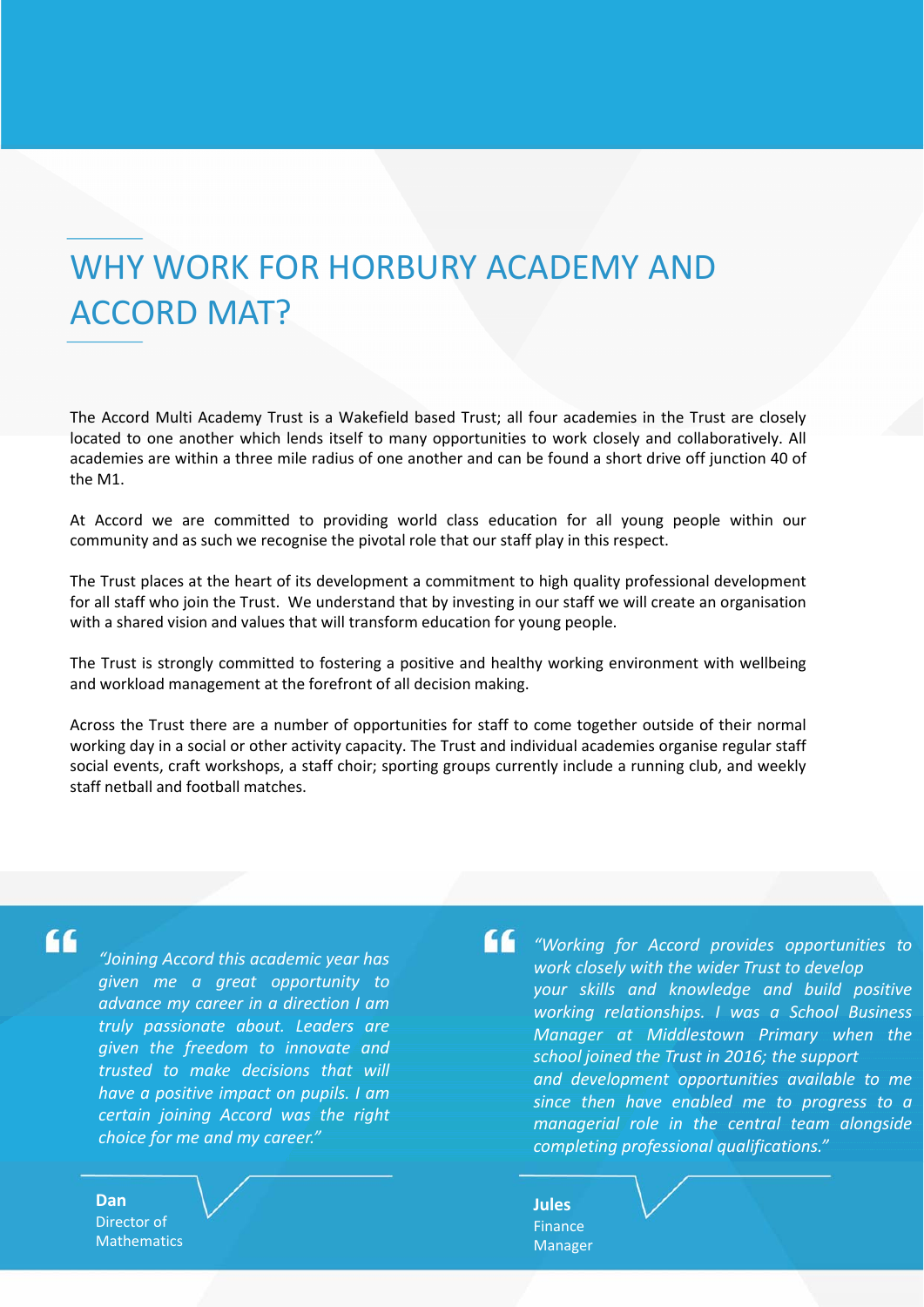#### **As a Trust we are committed to provide the following benefits for employees:**

- An opportunity to collaborate with colleagues across academies and within the central Trust teams, with other academies and Multi Academy Trust's on a local or regional basis.
- Formal opportunities arising from collaboration provide:
- Structured and informal opportunities to share best practice that affords colleagues the opportunity to develop their own skills;
- Efficiencies of scale and a joint up approach to working and developing initiatives, agendas and changes to practise.
- Opportunities to lead on developments as a stepping stone to further career opportunities.
- The opportunity to work in a forward thinking and fast paced environment alongside a range of professionals with a proven track record of success in transforming education for young people.
- A specific career stage pathway of professional development with a commitment to support engagement in nationally recognised professional qualifications (NPQ's).
- The Trust maintains nationally agreed terms and conditions in relation to pay and conditions for teaching and associate staff, and continues to subscribe to local holiday patterns within the local authority of each academy.
- All employees have the opportunity to access a pension scheme.
- All employees have access to discounted rates for self and family members for a range of local and national companies and services. reviewed annually.
- Access to a biannual C2W salary sacrifice scheme.
- All employees have access to the Fitness Suite at one of the academies in the Trust free of charge.

*"Twenty years ago I joined Horbury School as a Special Needs Assistant. Five years later I was celebrating becoming a qualified Maths Teacher having completed a degree and my teacher training. Thank you will never be enough for the opportunities, support and encouragement I have experienced over the years. The rewards from my career at Horbury have been a huge sense of pride and achievement knowing I have made a difference to so many young people's lives. "*

> **Diane** Teacher of **Mathematics**

### "

*"I started working at Horbury Academy in the school's busy kitchen. An opportunity arose for the Science Technician role which I applied for and was successful! Working in the science department has given me many new skills as well as receiving first class training from experienced staff. I continue every day to develop and grow thanks to the Academy."*

**Jayne** Science **Technician**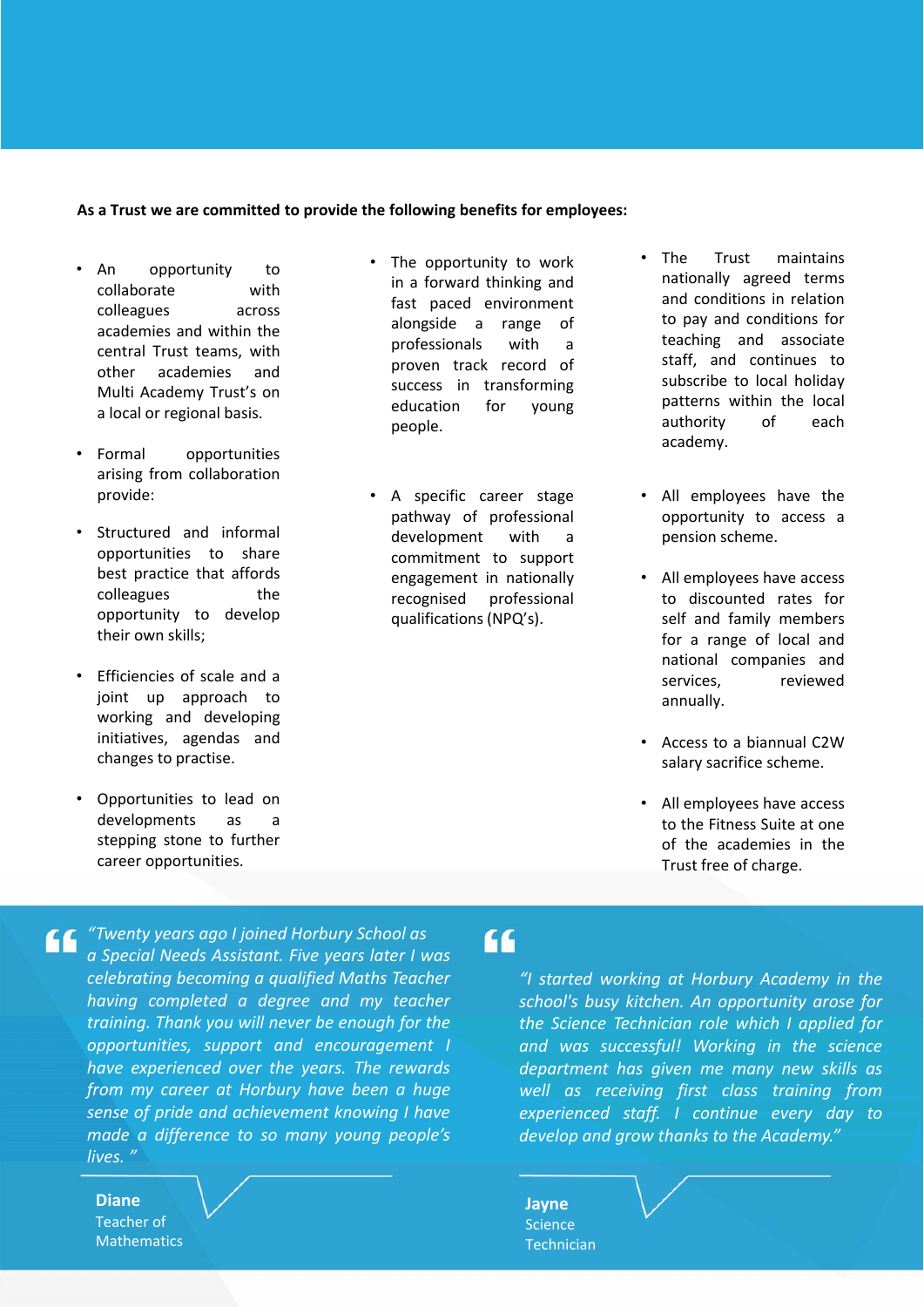### ADVERT



### **(Alternative Provision/Curriculum) Scale 5 £16,392 to £18,098 (Actual salary) (Alternative Provision/Curriculum) 31 Hours per week, Term Time Only + 5 INSET Days Lead SEN Learning Mentor To start as soon as possible**

Horbury Academy are seeking to appoint to the role of Lead SEN Learning Mentor Alternative Provision/Curriculum to lead and direct other Learning Mentors and colleagues on support for curriculum provision and learning support for targeted students at risk of significant underachievement; specifically but not exclusively supporting students with needs around cognition and learning.

In this varied role applicants will be required to demonstrate flexibility, have some experience of working with vulnerable/challenged/challenging children and young people and the ability to communicate effectively with colleagues and students alike.

Horbury Academy is part of the Accord Multi Academy Trust which is a Wakefield based Trust; all four academies in the Trust are closely located to one another which lends itself to many opportunities to work closely and collaboratively. All academies are within a three mile radius of one another and can be found a short drive off junction 40 of the M1.

Talk to our staff or pupils and you will find out how proud we are of our unique academy, its supportive atmosphere and strong team ethos. We encourage interested candidates to see what makes us great! Contact the HR team on hr@accordmat.org and we would be happy to answer any other questions you may have.

For more details, or if you're ready to apply, visit our website at https://horbury.accordmat.org/vacancies/ where you will find the application form available to download.

Please return completed application forms to the Accord HR Department at hr@accordmat.org.

**The closing date for applications is Wednesday 01 June 2022 at 9.00am**

**Interviews are expected to be held on Friday 10 June 2022.**

**Horbury Academy is committed equal opportunities and to the safeguarding and promoting the welfare of children and young people and expects all staff and volunteers to share this commitment. The post is subject to an Enhanced DBS check and two satisfactory references, one of which should be your current employer.**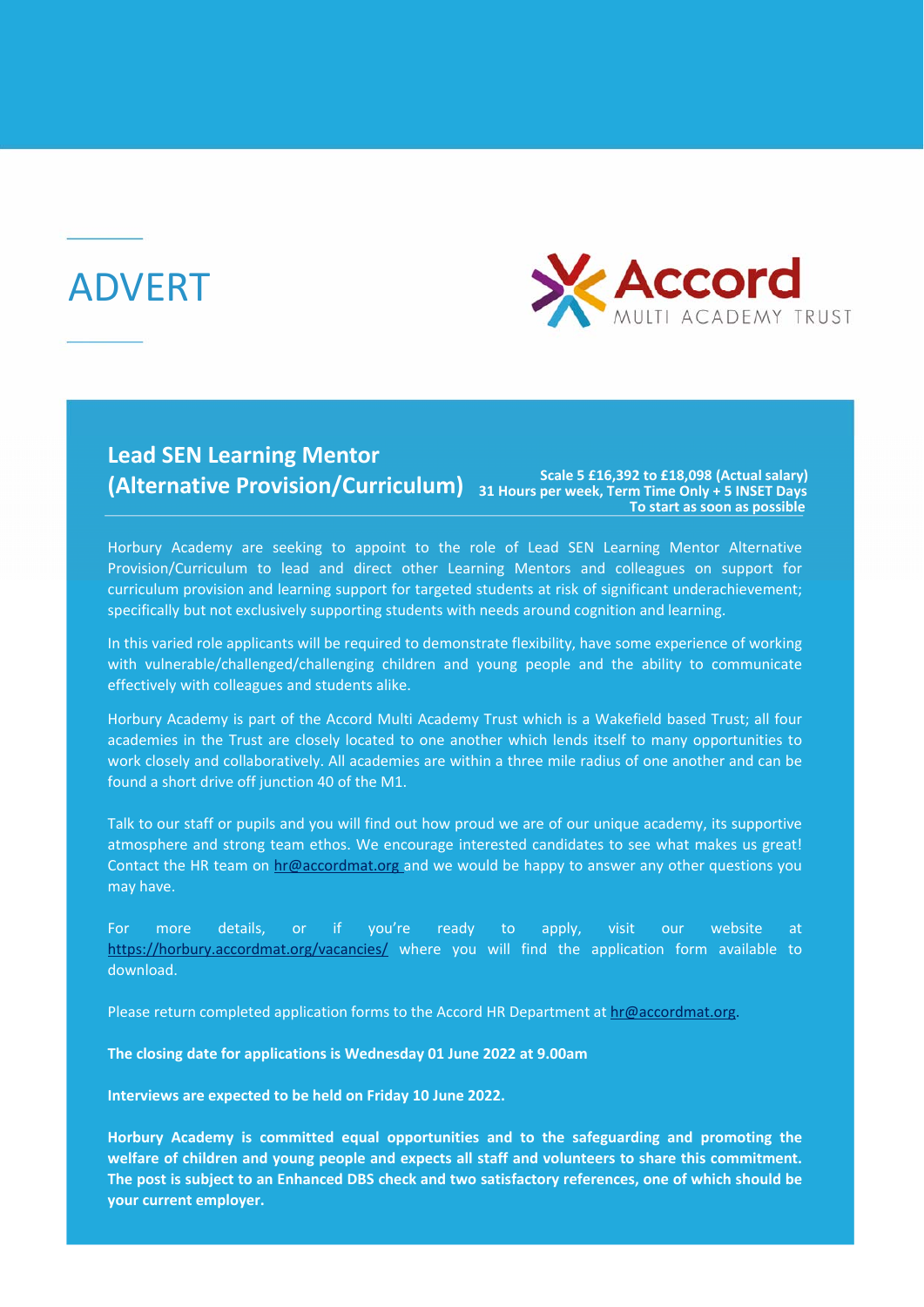### JOB SPECIFICATION



| Job Title: Lead SEN Learning Mentor - Alternative Curriculum | Grade: Scale 5                             |
|--------------------------------------------------------------|--------------------------------------------|
| Department: Pupil Support                                    | Accountable to: SENCo/SEN Learning Manager |
| Contractual Terms: Permanent, Term time + 5 INSET days       | Responsible for: N/A                       |

#### **Overall Purpose of the Job:**

- To lead on and direct other learning mentors and colleagues on support for curriculum provision and learning support for targeted pupils at risk of significant underachievement; specifically, but not exclusively supporting pupils with needs around cognition and learning.
- Act as the lead Learning Mentor regarding the provision of the Alternative curriculum provision and learning support.
- To provide specific, targeted teaching of learning support programmes to individuals or small groups requiring additional help. This may be in class or on a withdrawal basis.
- To uphold and promote the school's child protection and safeguarding policies and procedures and ensure they are adhered to by all staff. To promote the safety and wellbeing of pupils.

#### Responsibilities and Accountabilities

- Lead on coordinating, planning and delivering an Alternative Curriculum that meets the needs of our KS4 pupils.
- To lead on coordinating support for pupils with specific learning difficulties.
- To support colleagues to develop a better understanding of SLD / PMLD / MLD and best practice in these areas.
- To develop and oversee the delivery of provision for pupils with SLD / PLMD / MLD.
- Provide literacy support in one to one's and small group settings.
- Provide cover for those pupils with Education, Health and Care Plans (EHCP).
- Keep up to date with the national picture and any changes relating to SEN and specialisms; ensuring CPD and support for others. (colleagues and pupils) reflects the most recent developments in pedagogy.
- To coordinate benchmarking and developmental testing.
- Identify pupils (in collaboration with the SENCO) who require additional targeted support.
- Under direction of SENCO ensure all Academy staff are aware of procedures for identifying and supporting pupils with SEN.
- Provide specialist support for individual pupils and/or small groups of pupils.
- Regularly assess and monitor pupils who are receiving support, providing feedback and reports on progress.
- Produce Personalised Education Plans (PEP) for specific pupils.
- Work with pupils, parents and colleagues to improve the life of pupils in the Learning Support facility.
- Produce reports for parents in accordance with the SENCO.
- Analyse data and report accordingly to the SENCO.
- As part of a team of Lead SEN Learning Mentors support the SENCO in their duties as appropriate.
- Under the direction of the SENCO support in delivering a range of school improvement and intervention services which lead to measurable outcomes for vulnerable pupils.
- To create and source resources suitable to the individual pupils' needs.

#### Partnerships

- Work closely with all Academy staff as appropriate to ensure support for pupils on their return to normal lessons.
- Provision of specialist support for individual pupils on roll at other schools as required.

#### Data and Records

- Maintain accurate, up to date and appropriate records for individual pupils.
- Attend meetings regarding pupils as necessary.

#### Other Responsibilities

- The duties and responsibilities in this job description are indicative and may change over time.
- Post holders are expected to undertake other duties and responsibilities relevant to the nature, level and scope of the post; as directed by the line manager, SLT member or Principal.
- Commitment to continuous professional development and willingness to undertake required training and development opportunities to enhance role.
- To maintain confidentiality in all dealings with staff and pupils, safeguarding personal data where appropriate and preventing disclosure of confidential or sensitive information.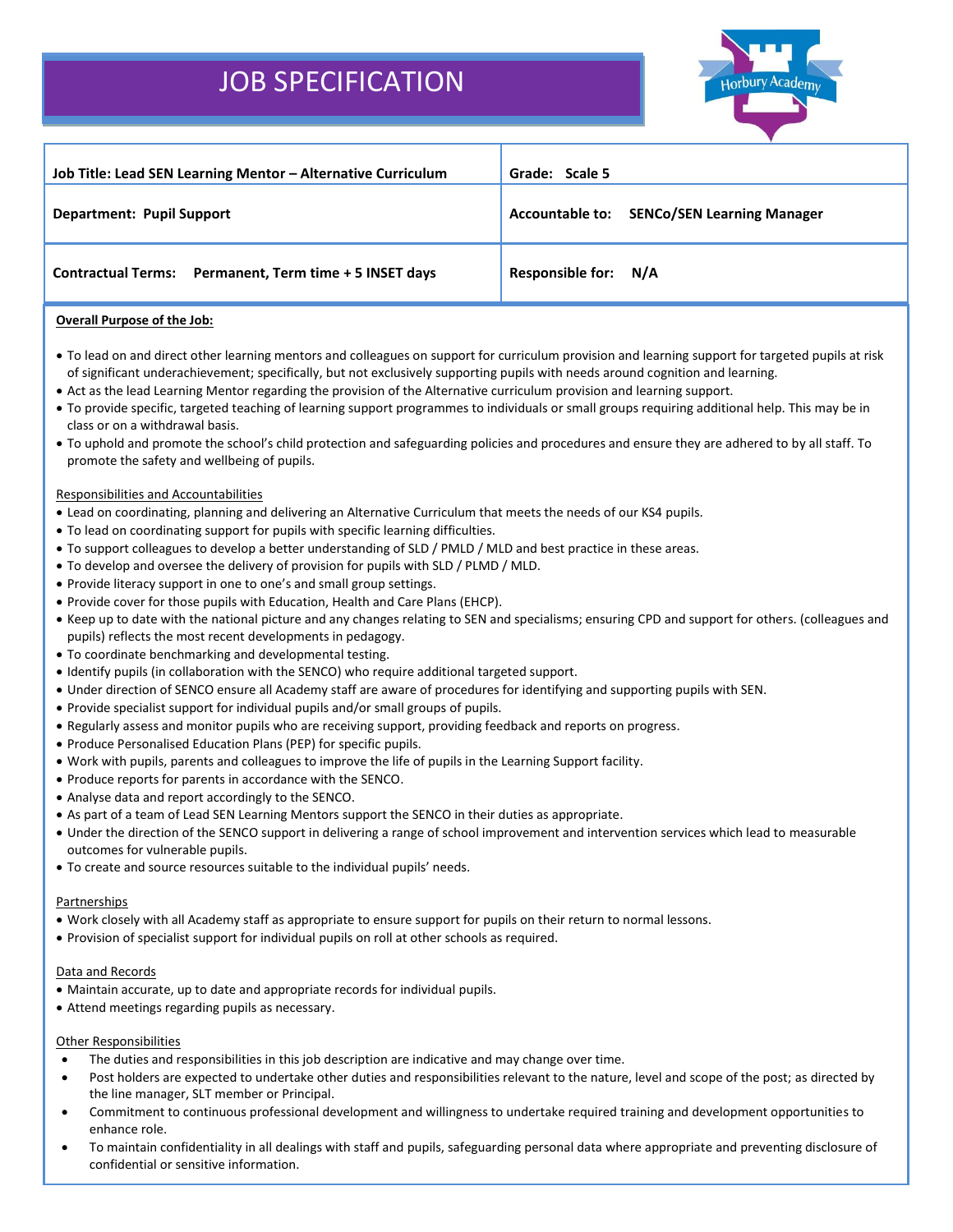#### **Requirements for the Job/Evidence**

**The following section is the requirements for the job and lists the essential and desirable requirements needed in order to do the job. Applicants will be shortlisted solely on the extent to which they meet these requirements.** 

| Please note A = Application Form I = Interview/assessment process |                                                                                                                       |                 |                                                                                |                 |
|-------------------------------------------------------------------|-----------------------------------------------------------------------------------------------------------------------|-----------------|--------------------------------------------------------------------------------|-----------------|
| Competency                                                        | <b>Essential</b>                                                                                                      | How<br>Assessed | <b>Desirable</b>                                                               | How<br>Assessed |
| <b>Qualifications</b>                                             | NVQ Level 4 qualification or ability to<br>demonstrate equivalent level of experience.                                | Α               | First Aid qualification                                                        | A/I             |
|                                                                   | Evidence of training in relevant field                                                                                | A/I             | Specialist Qualification in area of SEN<br><b>TEFL Qualification</b>           | Α<br>Α          |
|                                                                   | English and Maths to GSCE Grade C or above<br>or equivalent level of qualifications.                                  | Α               |                                                                                |                 |
| <b>Experience:</b>                                                | Experience of working with young people<br>with SLD / MLD / PLMD                                                      | Α               | Personal or intimate care of others                                            | Α               |
|                                                                   | Significant experience of working with<br>vulnerable/challenged/challenging children                                  | A/I             | Experience of working with pupils with English<br>as an additional language    | A/I             |
|                                                                   | and young people                                                                                                      |                 | Experience of supporting on the administering<br>of access arrangement testing | A/I             |
|                                                                   | Proven experience of working with young<br>people in an educational environment                                       | A/I             |                                                                                |                 |
|                                                                   | Some experience of delivering<br>coaching/training to other colleagues                                                | A/I             |                                                                                |                 |
| Knowledge and<br><b>Statutory</b><br><b>Requirements:</b>         | Understanding the development of<br>numeracy and or literacy skills and<br>programmes/techniques to support pupils to | A/I             | Understanding of relevant polices/codes of<br>practice with regard to SEN      | A/I             |
|                                                                   | acquire them                                                                                                          | A/I             |                                                                                |                 |
|                                                                   | Knowledge of relevant policies/codes of<br>practice with regards to SEN                                               |                 |                                                                                |                 |
|                                                                   | Knowledge of the principles of Child<br>Development and learning processes and<br>barriers to learning                | A/I             |                                                                                |                 |
|                                                                   | Understanding of the issues surrounding the<br>safeguarding of children and commitment to<br>child welfare and safety | A/I             |                                                                                |                 |
|                                                                   | Awareness of Access Arrangement Testing<br>processes and practises                                                    | A/I             |                                                                                |                 |
|                                                                   | Ability to use a range of ICT applications (e.g.<br>Word, Outlook, Excel)                                             | A/I             |                                                                                |                 |
|                                                                   | Ability to demonstrate excellent behavior<br>management skills                                                        |                 |                                                                                |                 |
|                                                                   | Apply a firm, consistent and understanding<br>approach when considering needs of pupils.                              |                 |                                                                                |                 |
| <b>Planning, Organisation</b><br>and Mental Challenge:            | Ability to manage a range of tasks efficiently<br>and apply effective organisation skills.                            | A/I             |                                                                                |                 |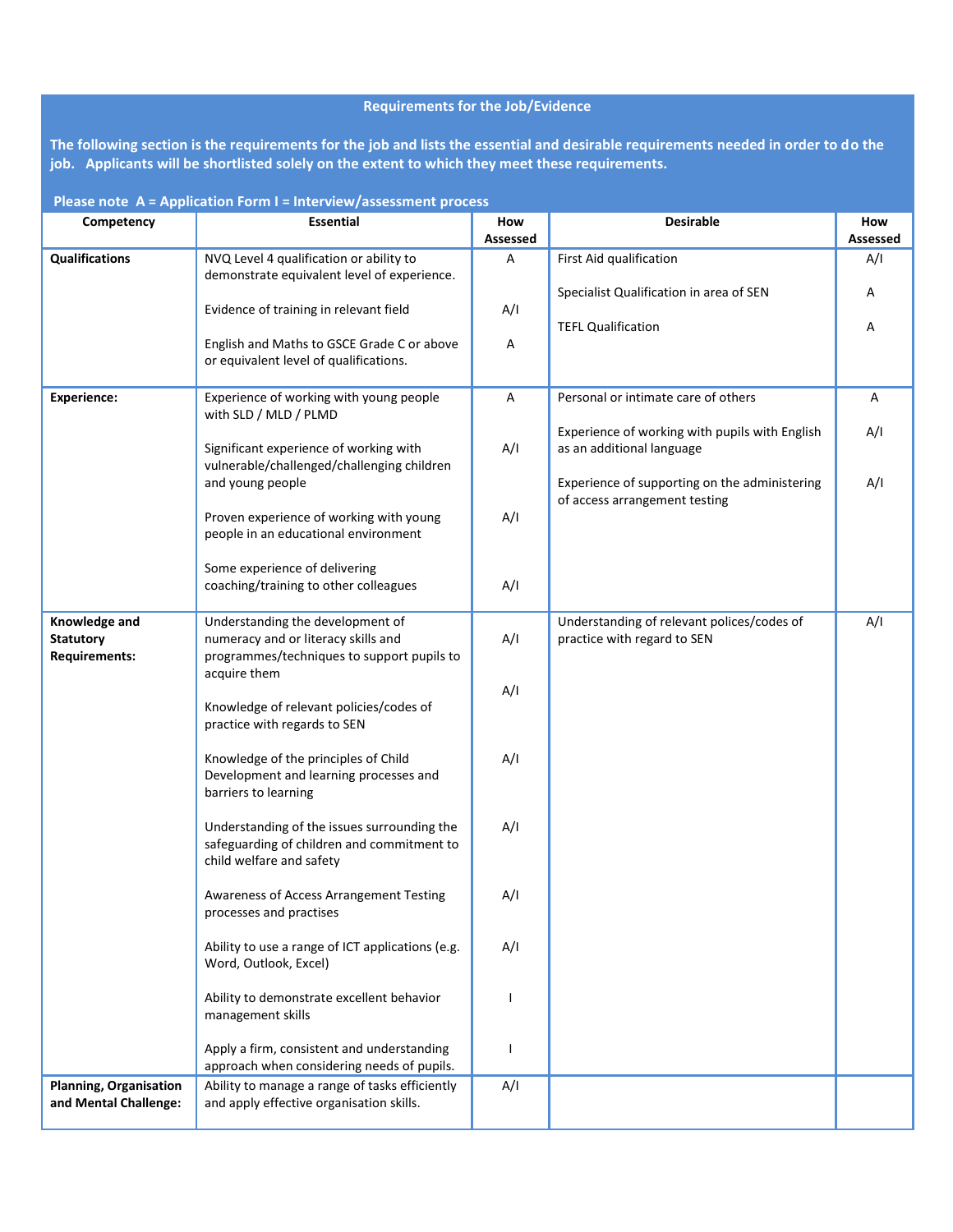| Interpersonal &            | Excellent Developed Interpersonal and        |              |  |
|----------------------------|----------------------------------------------|--------------|--|
| Communication:             | communication skills.                        |              |  |
|                            |                                              |              |  |
|                            |                                              |              |  |
|                            | Ability to relate to a range of pupils and   |              |  |
|                            | parents in a sensitive manner                |              |  |
|                            |                                              |              |  |
|                            | Ability to establish effective working       |              |  |
|                            | relationships with colleagues and agencies   |              |  |
|                            |                                              |              |  |
|                            | Ability to demonstrate a flexible attitude   |              |  |
|                            | towards team working                         |              |  |
|                            |                                              |              |  |
|                            | Ability to operate effectively when liaising |              |  |
|                            | with different groups and colleagues at all  |              |  |
|                            | levels                                       |              |  |
| <b>Physical Skills and</b> | Will be expected to use IT to update pupil   | $\mathbf{I}$ |  |
| Demands:                   | records.                                     |              |  |
|                            |                                              |              |  |
| <b>Initiative &amp;</b>    | Required to work in a professional manner.   | A/I          |  |
| Independence:              |                                              |              |  |
|                            | Ability to work with minimum supervision     |              |  |
|                            | and on own initiative                        |              |  |
|                            |                                              |              |  |
|                            | Tasks will be defined by the Line Manager    |              |  |
|                            | but the jobholder may be required to use     |              |  |
|                            | their own initiative on occasions.           |              |  |
|                            |                                              |              |  |
|                            | Willingness to be flexible, adaptable and    |              |  |
|                            | patient.                                     |              |  |
| <b>Emotional Challenge</b> | The job holder will be required to apply     | $\mathbf{I}$ |  |
| and Resilience:            | resilience when dealing with                 |              |  |
|                            | emotions/challenges from pupils and/or staff |              |  |
|                            | on a regular basis.                          |              |  |
|                            |                                              |              |  |
|                            | Ability to remain calm under pressure.       |              |  |
|                            |                                              |              |  |
| Philosophy and             | A belief that everyone can benefit from, and | $\mathbf{I}$ |  |
| Commitment:                | has entitlement to, high quality educational |              |  |
|                            | opportunities.                               |              |  |
|                            |                                              |              |  |
|                            | An interest in educational issues.           |              |  |
|                            |                                              |              |  |
|                            | A personal commitment to lifelong learning   |              |  |
|                            | and continuous professional development.     |              |  |
|                            |                                              |              |  |
|                            | Commitment to high standards, best value     |              |  |
|                            | and continuous improvement.                  |              |  |
|                            |                                              |              |  |
|                            | A commitment to inclusion so all pupils have |              |  |
|                            | access to a full Academy life                |              |  |
| <b>Personal Qualities:</b> | Ability to be reflective and self-critical.  | $\mathbf{I}$ |  |
|                            |                                              |              |  |
|                            | Enjoys working with young people.            |              |  |
|                            |                                              |              |  |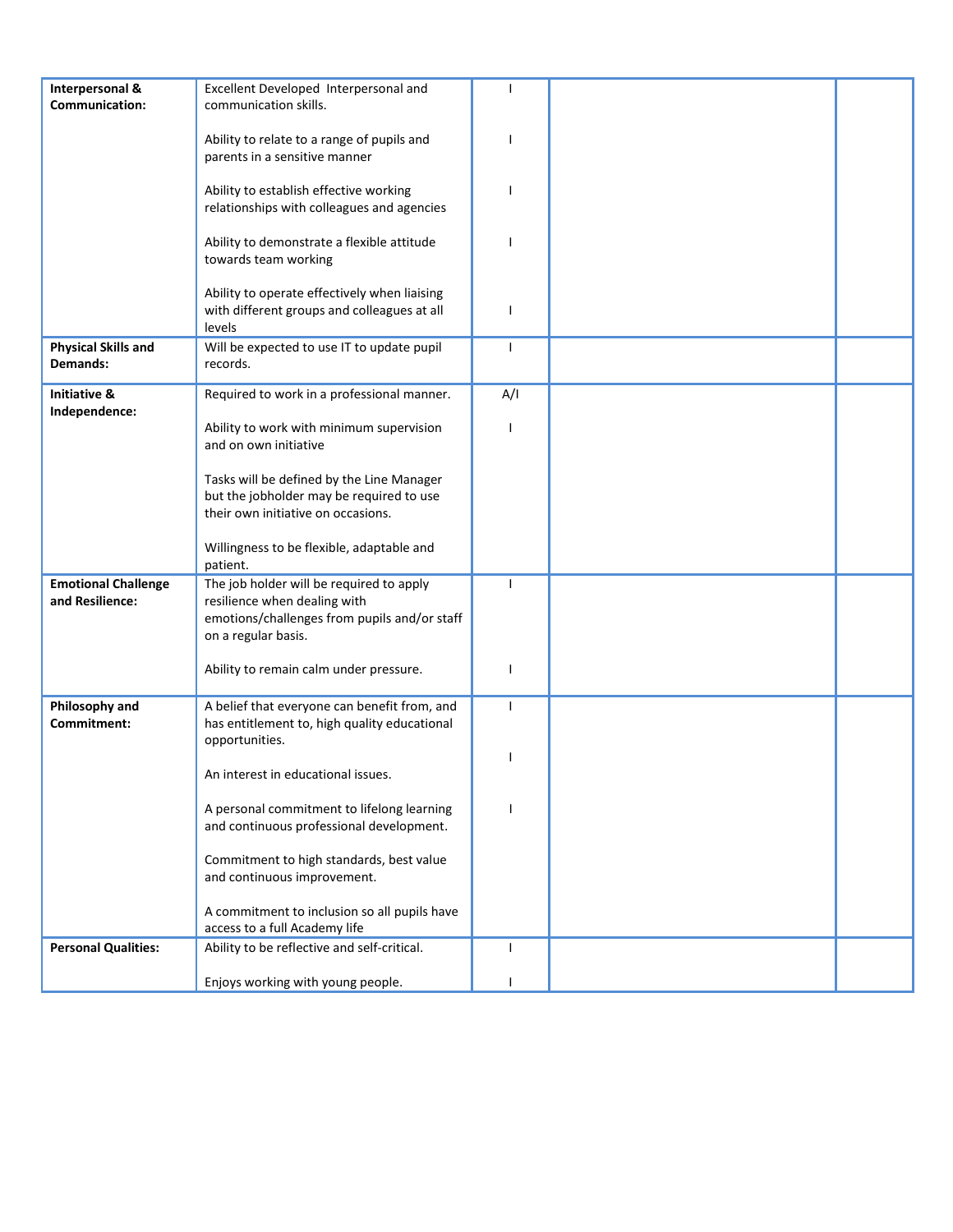#### **Responsibilities for Resources:**

**Line Management Responsibilities:** Support Learning Mentor Colleagues ad deliver coaching and/training as required.

**Financial Responsibilities:** None**.** However, all post holders should ensure all work is carried out within budget and cost effectively

**Physical Resources**: To prepare maintain and use equipment/resources for relevant learning activities within the learning support area. To process, create and share all pupil data securely and in line with Data Protection principles.

#### **Responsibility for People:**

Contact with pupils on a daily basis as defined by the job role, involving direct impact on the well-being of pupils.

#### **Responsibility for Policy Developments:**

The job involves no direct responsibility for policy development. However, all staff are expected to be involved in policy consultation.

#### **Responsibility for Pupil Outcomes:**

The job has some direct impact on the educational outcomes of pupils.

#### **Working Conditions:**

The nature of the role requires the jobholder to be exposed to some environmental working conditions and/or people related issues.

#### The post holder will be required to work on their feet most of the day.

#### **Main Contacts:**

The jobholder liaises with pupils, parents/carers, Curriculum Leaders, Teachers and staff within the Academy.

#### **Characteristics of the post:**

- The Nature of the post may involve some ongoing physical effort for long periods e.g. standing or walking.
- The post holder may be subject to some exposure to disagreeable or unpleasant people related behavior.
- The post involves contact with young people which through their circumstances or behaviour may regularly place emotional demand on the post holder.

The employment checks required of this post are:

- $\triangleright$  Evidence of entitlement to work in the UK
- $\triangleright$  Evidence of essential qualifications
- ➢ Two satisfactory references
- ➢ Evidence of a satisfactory safeguarding check e.g. an Enhanced DBS Disclosure
- $\triangleright$  Confirmation of medical fitness for employment as required
- $\triangleright$  Registration with appropriate bodies (where applicable)

| <b>Date Revised:</b><br>April 2022 |              |  |
|------------------------------------|--------------|--|
| <b>Signature of Postholder:</b>    | <u>Date:</u> |  |
|                                    |              |  |

**This is a description of the job as it exists at present; All Academy Job Specifications are reviewed and are liable to variation in consultation with the post-holder in order to reflect future developments, roles and organisational change.**